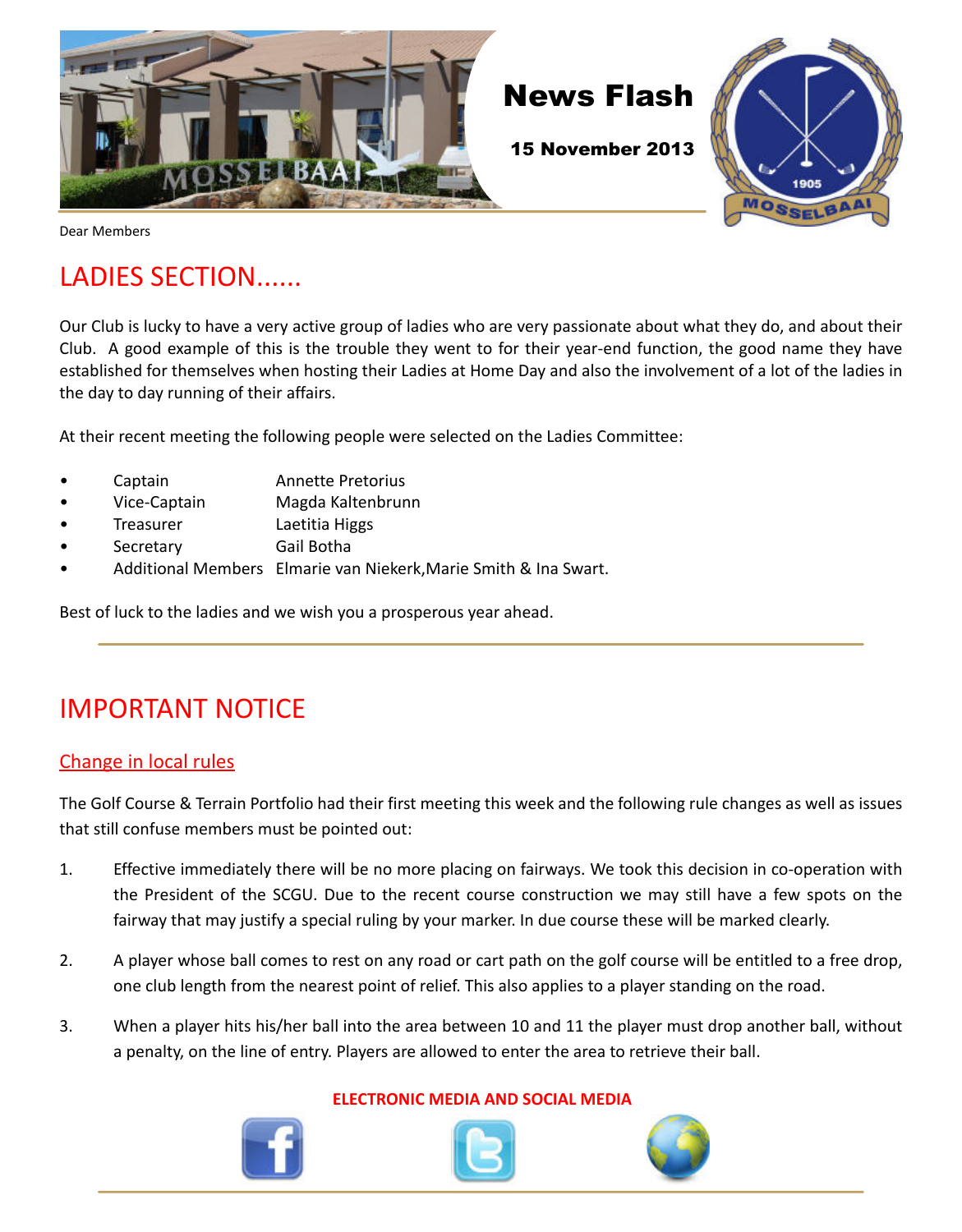#### Change in the course ratings

Our course was recently re-measured and the distances from all tees were given to the management of SCGU. They went ahead and made changes to the MBGC profile on the NGN handicapping system. Members that played in the last week would have noticed the changes when entering a score.

The reason we are experiencing a bit of confusion is because the tee markers have not been changed accordingly. As a result of that the players will be advised daily on what tee to enter when they lodge their scores. Please note that the colour on the tee may not match the colour of the tee you enter your score into. The set-up (on the system) is now reflecting the following:

| $\bullet$ | Mens Championship tee   | <b>Blue</b> | 70 rating (previously 71) |
|-----------|-------------------------|-------------|---------------------------|
| $\bullet$ | Mens Club tee           | Yellow      | 69 rating(new)            |
| $\bullet$ | Mens Forward tee        | White       | 68 rating(new)            |
| $\bullet$ | Ladies Championship tee | Red         | 70 rating                 |
| $\bullet$ | Ladies Club tee         | Pink        | 69 rating                 |

We apologize for the inconvenience and we are working hard to fix this as soon as possible. Members are reminded about the fact that our ratings in the past were too high, and the direct result of this was that we're at a disadvantage when playing the longer courses in the region. This will now be corrected automatically as you play, for the differential you enter will be a fairer reflection of your handicap.

Mike de Villiers, 'n lid by ons Klub het gedurende die afgelope jaar die merkwaardige prestasie behaal deur 'n tweede plek individueel in die C-afdeling van die Mercedes Benz World Golf Trophy in Duitsland te behaal.Mike was ook deel van die 3 man span wat SA verteenwoordig het en gekroon is as die wêreld kampioene vir 2013, en het hulle briljante spel stof in die oë van Engeland en Mexico onder andere geskop.

40 lande het van oral gekom om deel te neem aan die grootste amateur toernooi ter wêreld. Hierdie was egter die eerste keer dat SA met die titel weggestap het. Die roete wat Mike geloop het om daar te kom het in April op Kingswood begin, en met sy oorwinning oor die C afdeling in Augustus in Mauritius het hy sy kaartjie na Duitsland verseker. Baie geluk Mike, dis voorwaar 'n besonderse prestasie!

## LIEF EN LEED

Hierdie afgelope maand was ook moeilik vir sommige van ons aangesien vriende en geliefdes deur die dood weggeruk is. Ons gedagtes en gebede gaan aan Micheal Kriel, sy vriende en familie met die afsterwe van sy vrou. Ons wil ook vir die lede vra om aan te hou om hom in sy uur van nood by te staan.

Verder moes die Klub, vriende en familie van Dawid Duvenhage, of oom Kalahari soos baie hom geken het, afskeid neem toe hy onlangs oorlede is. Dawid was bekend vir sy kwinkslae, en vir die feit dat hy altyd 'n grappie of 'n staaltjie byderhand gehad het. Hy het altyd geglimlag, en sy bekende figuur wat op die 13de setperk altyd nuuskierig gestaan en kyk het na die gholfers sal baie gemis word.

#### **VRYDAGAANDE VLEISTREKKING:**



Baie dankie aan Andre Marx, eienaar van Ultra Meat (by die Mikeva Sentrum), vir die borg van ons Vrydag-aande se vleistrekking en Fantastic Friday. Indien jy nog nie daar was nie, is dit nou die tyd om van hulle heerlike produkte aan te skaf.

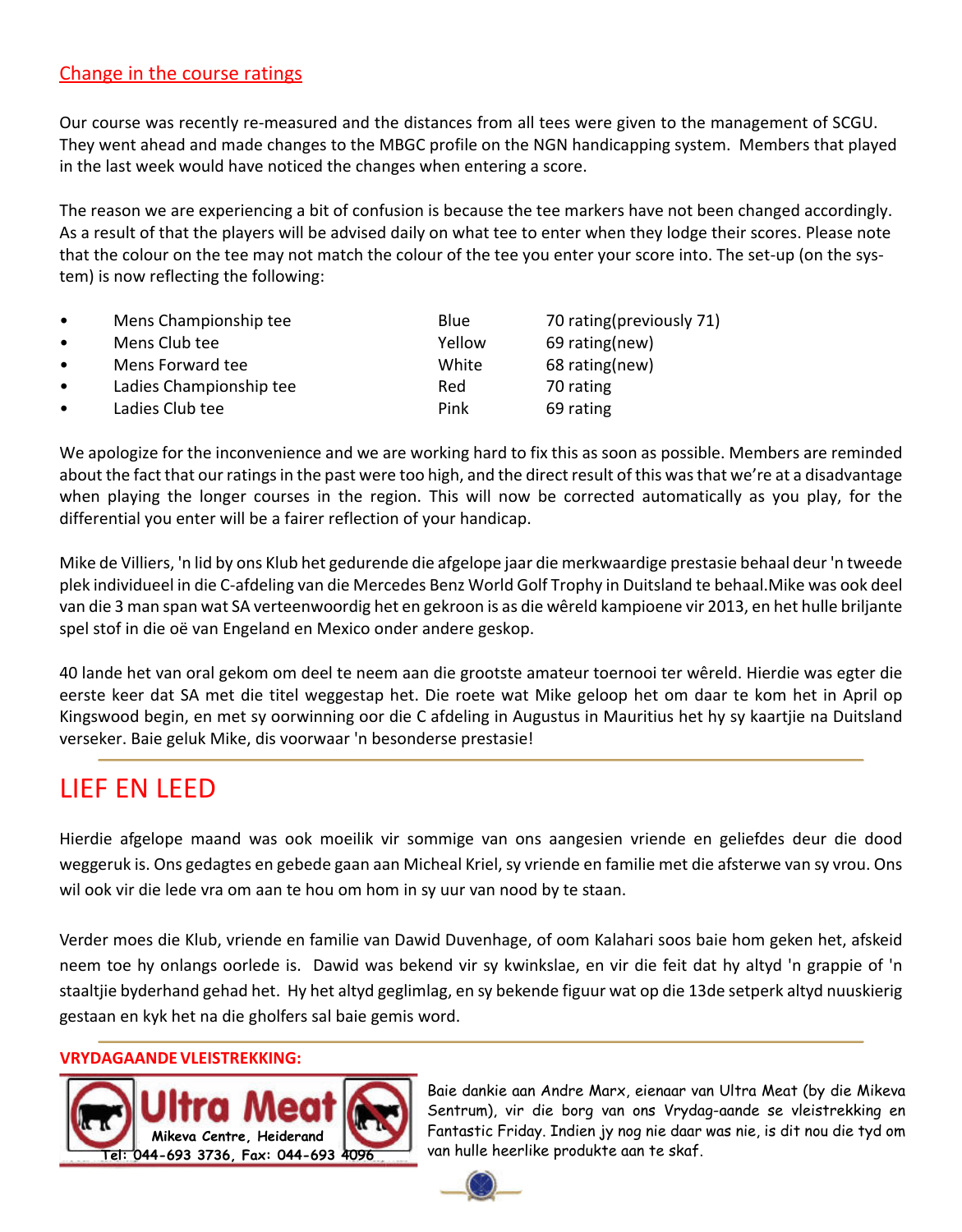## PERSONEEL LID VAN DIE MAAND

Mosselbaai Gholfklub is baie trots op sy personeel en die persoonlike opofferings wat hulle maak op 'n daaglikse basis ten einde te verseker dat ons Klub soos 'n droom funksioneer. Die Bestuur het dit goed gedink om maandeliks 'n personeellid uit te sonder wat goed of buitengewoon presteer.

 Oktober maand se wenner is Lizette Sutcliff. Lizette is die eerste stem waarmee besoekers kennis maak as hulle skakel om te bespreek. Sy het ook oor die aantal jare wat sy hier werk deelgeneem aan die proses om ons Klub onder die publiek te verkoop as 'n bestemming wat jou laat tuis voel en waarna jy uitsien om na terug te keer.

Danksy die vriendelike samewerking van GREENWAYS RESTAURANT kan die gelukkige wenner 'n ete van sy/haar keuse geniet geborg deur Tony Scholtz van Greenways. Baie geluk en baie dankie Lizette! Geniet jou ete!



|                | <b>MOSSELBAAI GHOLFKLUB</b>                                              |    |                  |  |
|----------------|--------------------------------------------------------------------------|----|------------------|--|
|                | THANKS TO RICUS SERFONTEIN AND AIDA MOSSEL BAY<br><b>4 BALL ALLIANCE</b> |    |                  |  |
|                | <b>PLAYERS IN FIELD 131</b>                                              |    | 13 NOVEMBER 2013 |  |
|                |                                                                          |    | <b>NOMINEE</b>   |  |
| 1              | MIKE HARPER / ALLEN HARPER                                               | 97 |                  |  |
|                | <b>GERALD GLOVER / ANDRE LOCKE</b>                                       |    |                  |  |
| $\overline{2}$ | <b>ERTJIES MALHERBE / DEAN BOUWER</b>                                    | 94 | 2                |  |
|                | EMIL SCHEEPERS / DEON SCHOEMAN                                           |    |                  |  |
| 3              | <b>KOOS SNYMAN / PAUL DE KORTE</b>                                       | 94 |                  |  |
|                | JOHAN V/D BERG / GERT PIETERSE                                           |    |                  |  |
|                | <b>NEAREST THE PIN</b>                                                   |    |                  |  |
| 4              | <b>COBUS COETZEE</b>                                                     |    |                  |  |
| 12             | <b>DEAN BOUWER</b>                                                       |    |                  |  |
|                | <b>NEAREST THE PIN (2) 18TH LADIES</b>                                   |    |                  |  |
| 18             | <b>RITA HERHOLDT</b>                                                     |    |                  |  |
|                | <b>NEAREST THE PIN (2)10TH MEN</b>                                       |    |                  |  |
| 10             | <b>HEINRICH LOURENS</b>                                                  |    |                  |  |
| ÷              | <b>UPCOMING COMPETITIONS</b><br>SATURDAY 16 NOVEMBER 2013 BB MEDAL       |    |                  |  |
| ۰              | WEDNESDAY 20 NOVEMBER 2013 RAWSON MEDAL                                  |    |                  |  |

# UPCOMING EVENTS

- 
- 
- 
- 
- 
- 

#### • 17 NOVEMBER VW MOSSEL BAY OPEN (COURSE CLOSED)

- 20 NOVEMBER RAWSON PROPERTIES MEDAL
- 22 NOVEMBER BURGER KERSFONDS GHOLFDAG
- 23 NOVEMBER HERBERTSDALE PRIMARY IPS
- 27 NOVEMBER SAKEMANNE
- 29 NOVEMBER FANTASTIC FRIDAY

## **Enjoy your golf this week.**



**Louw & Team**